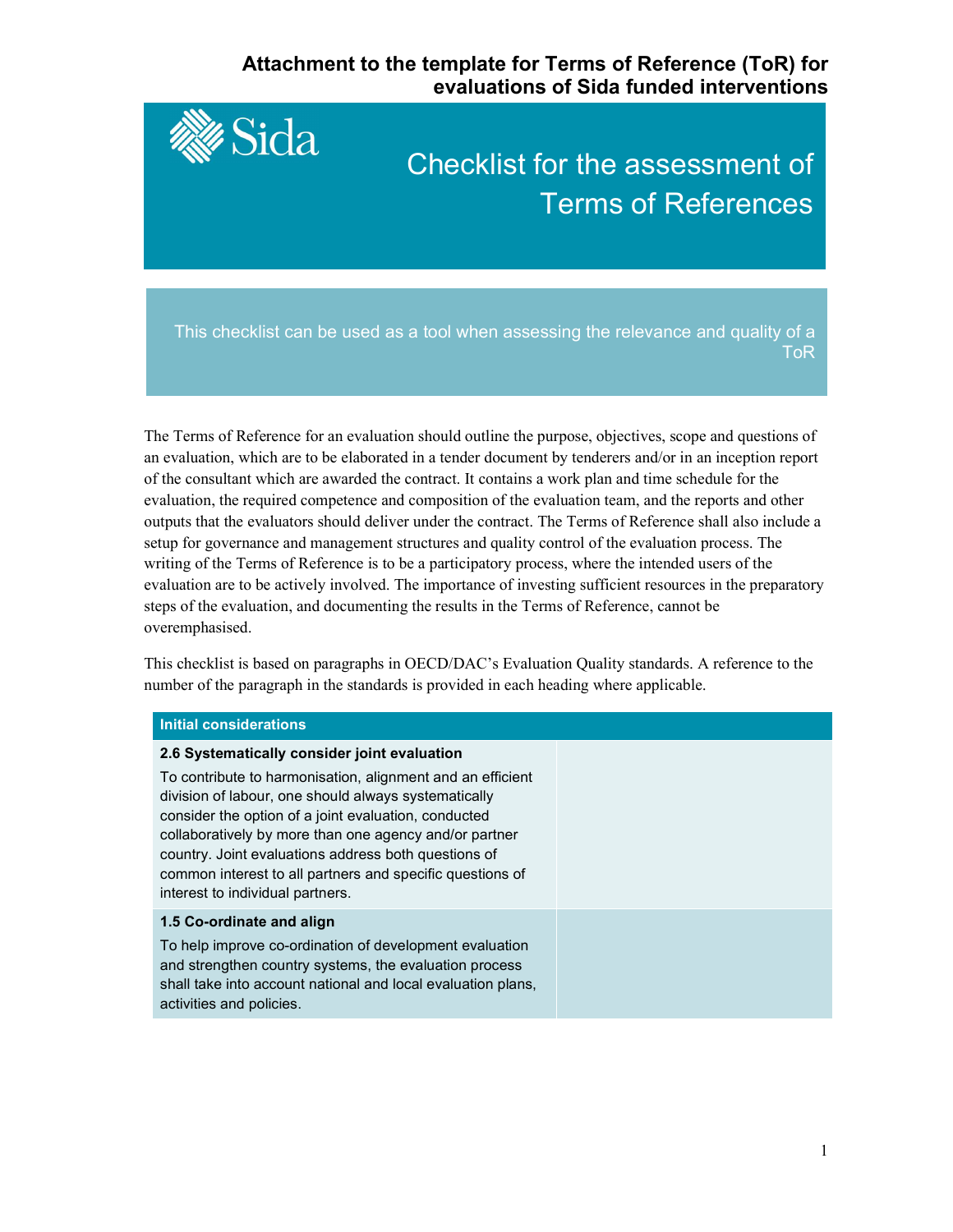### **Process considerations**

### **1.4 Adopt a partnership approach**

In order to increase ownership of development and build mutual accountability for results, a partnership approach to development evaluation is to be adopted. The concept of partnership connotes an inclusive process, involving different stakeholders such as government, parliament, civil society, intended beneficiaries and international partners. Potential partnerships are systematically considered early in the process to maximise opportunities for an active role and increase ownership of the evaluation process.

### **Adopt a utilization focused approach**

All Sida financed evaluations and reviews are to be utilization focused. Therefore intended users should be identified and involved early on in the evaluation process. They should be able to contribute to evaluations design, including by identifying issues to be addressed and evaluation questions to be answered. The evaluation is to be designed, conducted and reported to meet the needs of the intended users.

### **1.6 Contribute to capacity development**

The evaluation process shall contribute to strengthening the evaluation capacity of development partners by, for instance: improving evaluation knowledge and skills, strengthening evaluation management, stimulating demand for and use of evaluation findings, and supporting an environment of accountability and learning.

### **1.7 Quality control**

Quality control is exercised throughout the evaluation process. Depending on the evaluation's scope and complexity, quality control is carried out through an internal and/or external mechanism, such as peer review, advisory panel, or reference group.

# **Purpose, objectives, object, scope and questions**

#### **2.1 The rationale and purpose of the evaluation**

The rationale, purpose and intended use of the evaluation are to be stated clearly, addressing: why the evaluation is being undertaken at this point in time, why and for whom it is undertaken, and how the evaluation is to be used for learning and/or accountability functions. For example the evaluation's overall purpose may be to: contribute to improving a development policy, procedure or technique; consider the continuation or discontinuation of a project or programme; account for public expenditures and development results to stakeholders and taxpayers.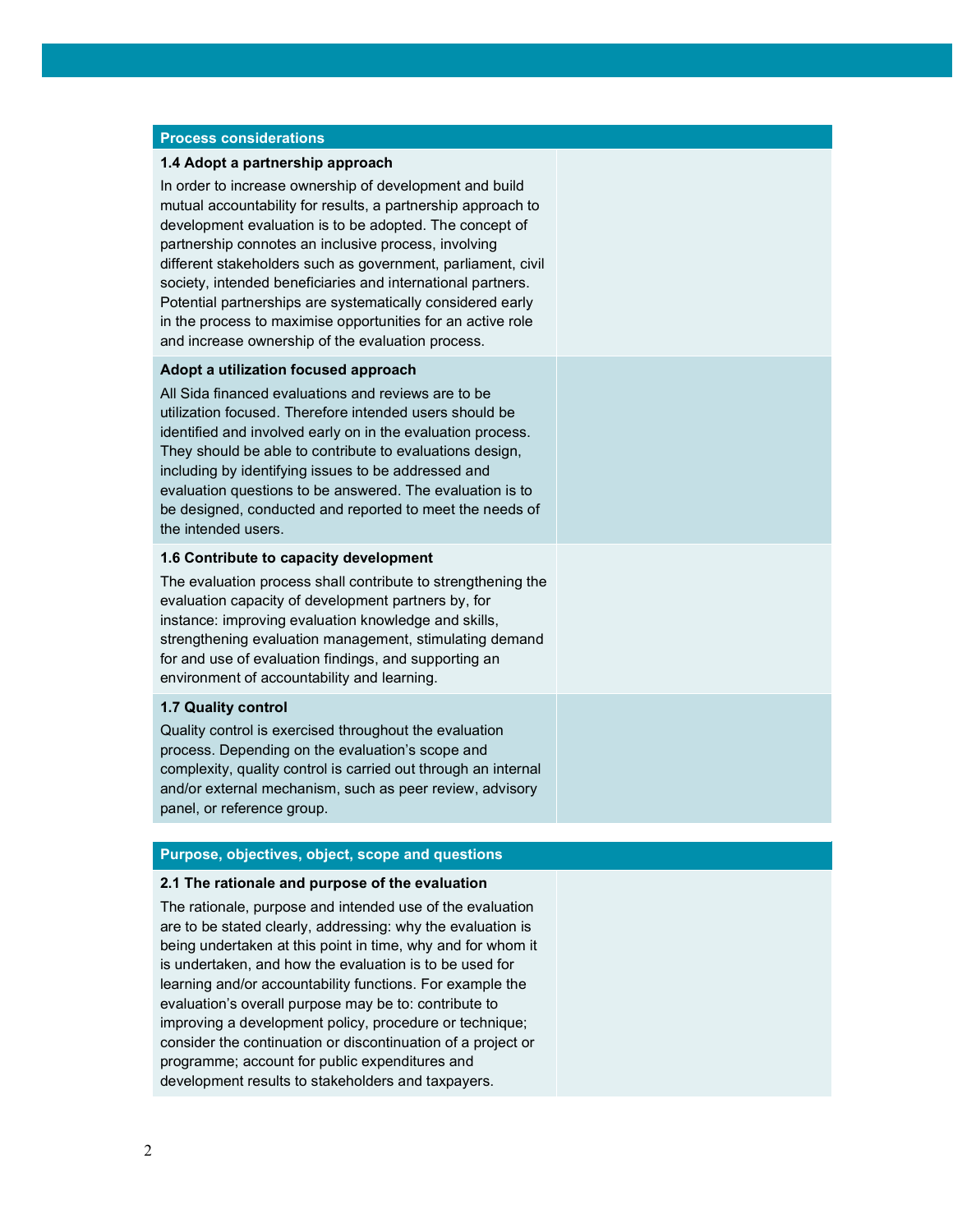### **2.2 Specific objectives of the evaluation**

The specific objectives of the evaluation clarify what the evaluation aims to find out. For example to: ascertain results (output, outcome, impact) and assess the effectiveness, efficiency, relevance and sustainability of a specific development intervention; provide findings, conclusions and recommendations with respect to a specific development intervention, strategy or policy in order to draw lessons for future design and implementation.

### **2.3 The evaluation object**

The development intervention being evaluated (the evaluation object) is to be clearly defined in the Terms of Reference. A description of the intervention logic or theory could either be outlined in the Terms of Reference or part of the assignment for the evaluation inception report.

### **2.3 The scope of the evaluation**

The evaluation scope defines the time period, funds spent, geographical area, target groups, organisational set-up, implementation arrangements, policy and institutional context and other dimensions to be covered by the evaluation. The scope should be outlined in the Terms of Reference, but could be further elaborated in the inception report.

## **2.7 Evaluation questions**

The evaluation objectives are translated into relevant and specific evaluation questions. Evaluations questions are decided early on in the process and inform the development of the methodology. The evaluation questions also address cross-cutting issues, such as gender, environment and human rights.

# **Approach and methodology**

### **2.8 Selection and application of evaluation criteria**

The evaluation shall normally apply the agreed DAC criteria for evaluating development assistance: relevance, efficiency, effectiveness, impact and sustainability. The application of these and any additional criteria, such as coverage, co-ordination and coherence, depends on the evaluation questions and the objectives of the evaluation. If a particular criterion is not applied and/or any additional criteria added, this is to be explained in the Terms of Reference.